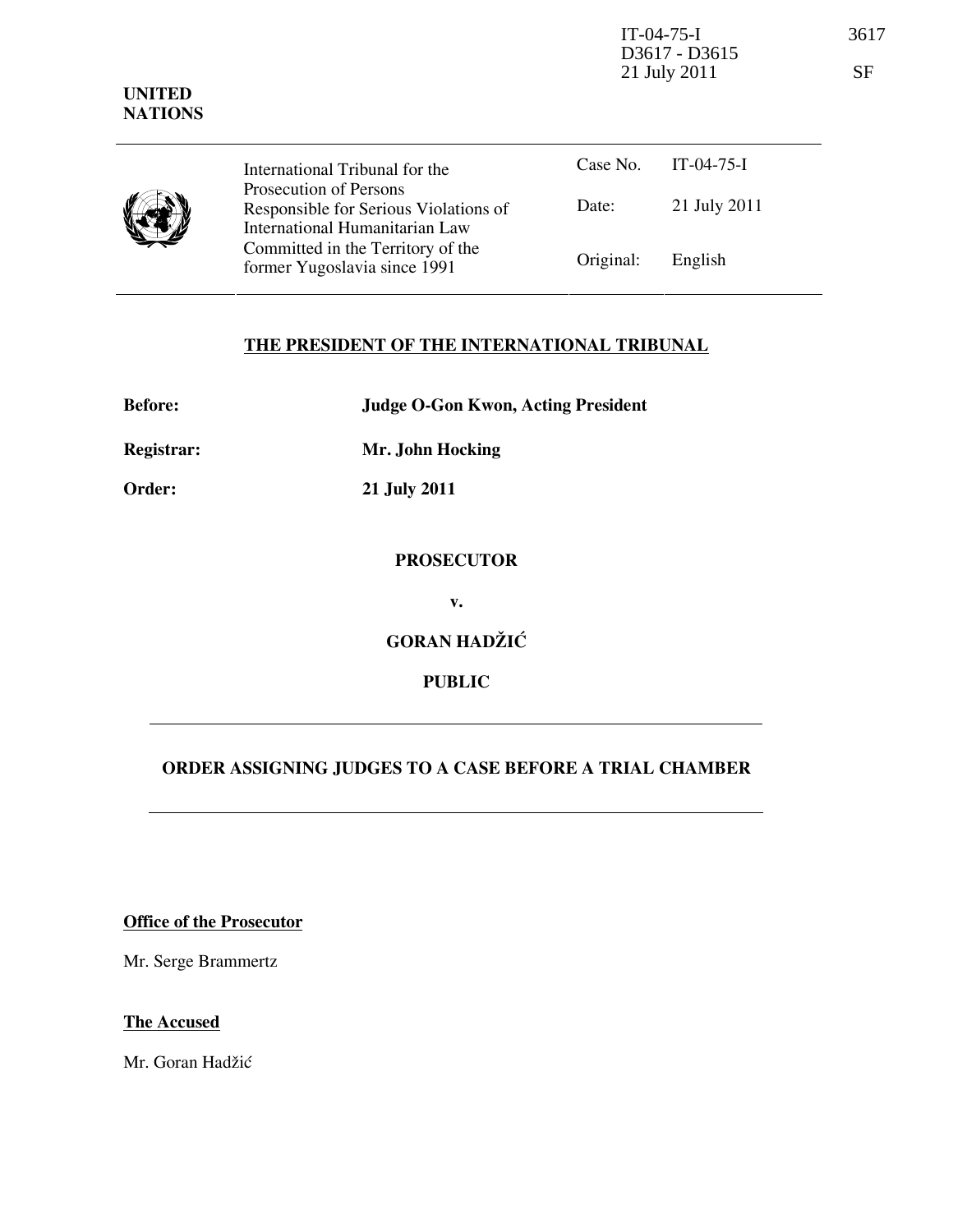I, O-Gon Kwon, Acting President of the International Tribunal for the Prosecution of Persons Responsible for Serious Violations of International Humanitarian Law Committed in the Territory of the former Yugoslavia since 1991 ("International Tribunal"),

NOTING that President Patrick Robinson is currently absent from the International Tribunal and that, pursuant to Rule 21 of the Rules of Procedure and Evidence of the International Tribunal ("Rules"), the Vice-President shall exercise the functions of the President in case of the latter's absence or inability to act;

NOTING that the original Indictment against Goran Hadžić was confirmed on 4 June 2004;<sup>1</sup>

NOTING that the Registry has advised that the Accused, Goran Hadžić, has been arrested and soon will be transferred to the seat of the International Tribunal pursuant to Rule 62 of the Rules;

NOTING that Rule 62(A) of the Rules requires that the President of the International Tribunal forthwith assign the case to a Trial Chamber;

CONSIDERING that Rule 19(A) of the Rules authorises the President to coordinate the work of the Chambers;

CONSIDERING the composition of the Trial Chambers of the International Tribunal as set out in document IT/272, issued on 28 February 2011;

CONSIDERING the trial management and case distribution needs of the International Tribunal;

<sup>&</sup>lt;sup>1</sup> Prosecutor v. Goran Hadžić, Case No. IT-04-75-I, ex parte or under seal Decision on Review of Indictment and Order for Non-disclosure, 4 June 2004.